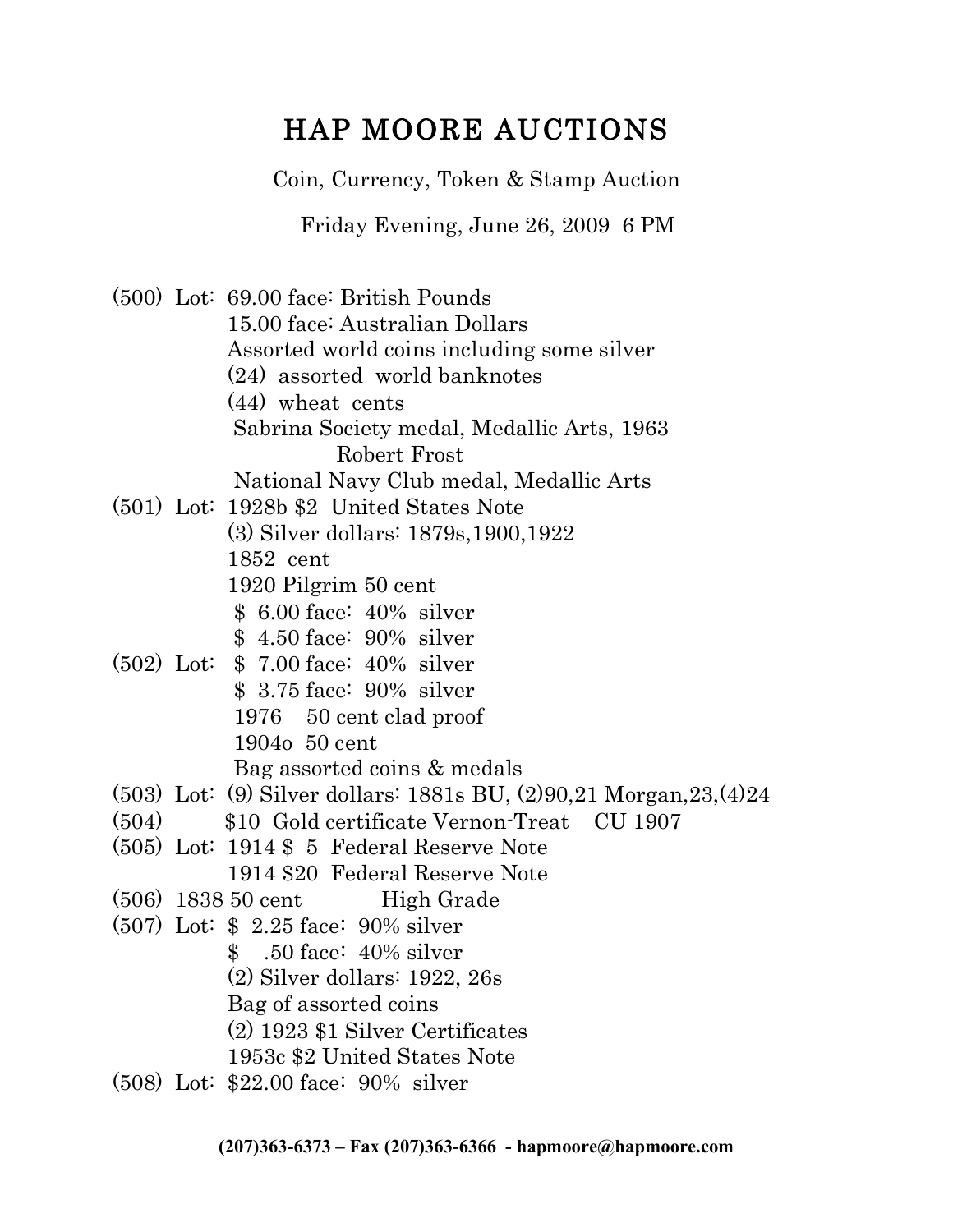|  | $$1.50$ face: $40\%$ silver<br>\$ .25 face: 80% silver<br>$$.10$ face: $50\%$ silver<br>(509) Lot: 1'st National City Bank medal, 1812-1962, |
|--|----------------------------------------------------------------------------------------------------------------------------------------------|
|  | Medallic Arts                                                                                                                                |
|  | 1 ounce .999 silver ingot                                                                                                                    |
|  | 25 gram .999 silver ingot                                                                                                                    |
|  | 7000 grains .925 silver ingots                                                                                                               |
|  | (3) assorted world notes                                                                                                                     |
|  | Bag of world coins                                                                                                                           |
|  | (2) Franklin Mint silver medals                                                                                                              |
|  | $(510)$ Lot: $(3)$ Silver dollars: $(2)$ 1881s, 1922                                                                                         |
|  | $(511)$ Lot: (5) Silver dollars: 1878 7TF, $(2)90, 990, 24$                                                                                  |
|  | $(512)$ 1884s \$20 Gold                                                                                                                      |
|  | $(513)$ 1906s \$20 Gold                                                                                                                      |
|  | $(514)$ 1907 \$20 Gold                                                                                                                       |
|  | $(515)$ Lot: \$ 4.00 face: 40% silver                                                                                                        |
|  | $$16.75$ face: $90\%$ silver                                                                                                                 |
|  | $(3)$ silver dollars: 1880,910,22                                                                                                            |
|  | Bag of world coins                                                                                                                           |
|  | $(11)$ \$1 silver certificates: 1935-57                                                                                                      |
|  | $(516)$ Lot: \$15.50 face; 40% silver                                                                                                        |
|  | $$12.95$ face: $90\%$ silver                                                                                                                 |
|  | $(517)$ Lot: $(12)$ silver dollars: 1878 7TF, $(2079, 87, 22s, 23, 23s, 224, 23s)$                                                           |
|  | (2)34,35                                                                                                                                     |
|  | $(518)$ 1876s Trade dollar                                                                                                                   |
|  | $(519)$ 1938 Delaware 50 cent                                                                                                                |
|  | $(520)$ Lot: 1838 $\frac{1}{2}$ dime                                                                                                         |
|  | $(2)$ 5 cents: 1867,68                                                                                                                       |
|  | $(5)$ 10 cents: 1853arr, 54, 72, 76, 78                                                                                                      |
|  | $(3)$ 25 cents: 1857, $(2)$ 76                                                                                                               |
|  | 1896 <sub>0</sub> 50 cents                                                                                                                   |
|  | 1979 \$1 Proof                                                                                                                               |
|  | $(521)$ Lot: $(17)$ \$1 silver certificates: 1935-57                                                                                         |
|  | $(5)$ \$5 silver certificates: 1934-53                                                                                                       |
|  | 1963 \$5 United States note                                                                                                                  |
|  | (2) \$1 Canada: 1937,73                                                                                                                      |
|  |                                                                                                                                              |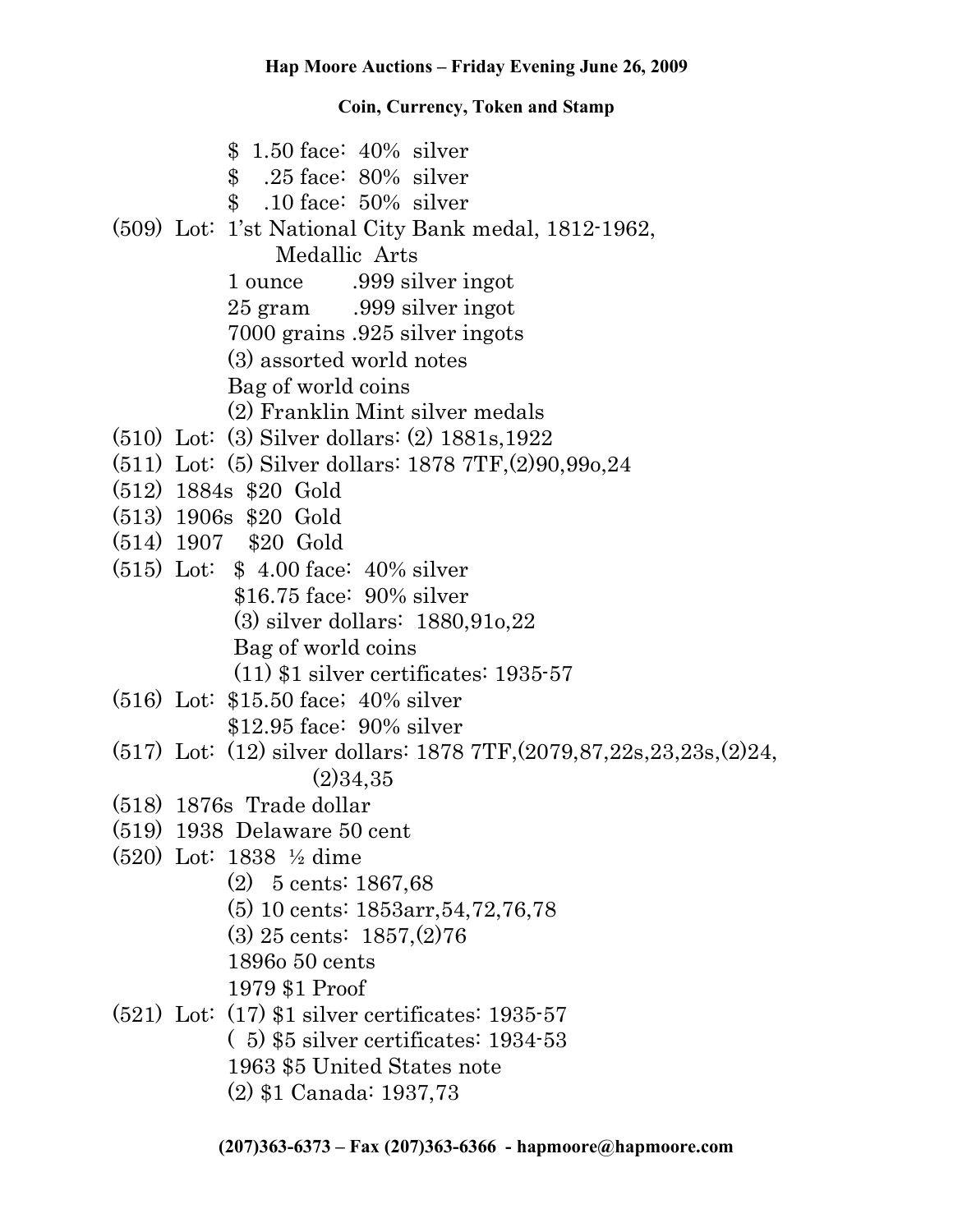(3) Polish notes Bag of world coins includes some silver (25) "V" 5 cents, includes (3) 1883 NC (45) Indian cents includes 1863,(2064,(2)65,69,(2)75,(2)79 (522) 1893 \$5 gold  $(523)$  1920 Maine 50 cent High Grade (524) Lot: (3) cents: 1828,51,53 (94) Indian cents including (3)1859,(2)60,(4)62,(8)63,64L, 69,74 (48) wheat cents 1865 2 cent 1881 3 cent nickel 1868 5 cent (54) Buffalo 5 cents (12) \$1 silver certificates: 1935-57 ( 4) \$2 United States notes: 1953-63 (525) Lot: \$63.85 face: 90% silver \$30.50 face: 40% silver (526) Lot: Album cents: 1909-64 Album 5 cents: 1913-37 (2) albums 50 cents: 1917-64 \$24.50 face 90% silver (527) Lot: (25) silver dollars: 1882,(2)91,97,(4)21 Morgan,(5)22,22s,  $(6)23(4)24,35$ (528) 1920 Maine 50 cent High Grade (529) 1920 Maine 50 cent High Grade (530) 1920 Maine 50 cent High Grade (531) Lot: (2) cents: 1836,53 (11) 2 cents: (3)64,(3)65,(2)66,(2)68,69 1853 3 cent silver (10) 3 cent nickel: (4)65,(3)66,67,68,72 (532) Lot: (8) ½ dimes: 1850,(2)53Arr,54Arr,55Arr,57,61,66s (12) 5 cents: 1874,82,(6)83NC,03,(2)05,12 (11) 10 cents: 1841,45,49,(2)56,(2)57,58,(2)12 (533) Lot: 1858 cent 1875s 20 cent 1861 25 cent 1814 50 cent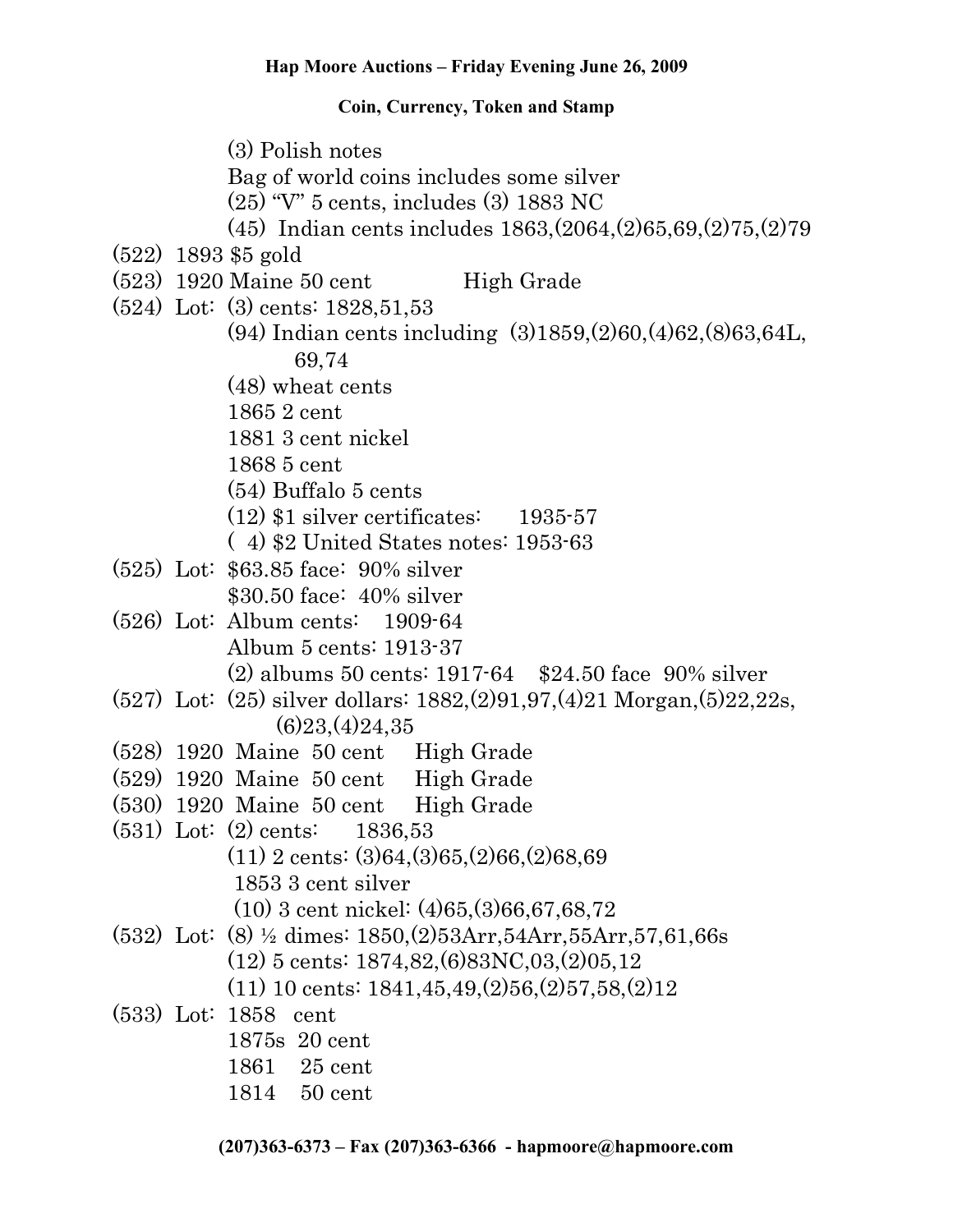| $(534)$ Lot: $(5)$ 50 cents: 1844o, 55oArr, 60o, 92, 93<br>$(535)$ Lot: Indian cent album: $1857-1909$<br>1853 cent, holed<br>Small bag steel cents<br>1861 25 cent Love Token<br>1860 50 cent with graffiti<br>1837 Hard Times Token<br>L.W. Mitchell counterstamp on shield 5 cent<br>Bag world coins including silver<br>1971 Blue Ike \$1<br>1935 \$1 silver certificate<br>$(3)$ 1953 \$2 United States note |
|-------------------------------------------------------------------------------------------------------------------------------------------------------------------------------------------------------------------------------------------------------------------------------------------------------------------------------------------------------------------------------------------------------------------|
| $(536)$ 1882 \$5 gold                                                                                                                                                                                                                                                                                                                                                                                             |
| (537) 1963 Luxembourg 2 0 francs gold in bezel 9.5 DWT                                                                                                                                                                                                                                                                                                                                                            |
| (538) 1986 1 ounce gold Eagle in bezel<br>23.1 DWT                                                                                                                                                                                                                                                                                                                                                                |
| (539) 1988 1 ounce gold Panda in bezel<br>$21.3$ DWT                                                                                                                                                                                                                                                                                                                                                              |
| $(540)$ Lot: \$81.50 face: 90% silver                                                                                                                                                                                                                                                                                                                                                                             |
| \$96.50 face: 40% silver                                                                                                                                                                                                                                                                                                                                                                                          |
| $(541)$ 1897 \$2 1/2 gold<br>High Grade                                                                                                                                                                                                                                                                                                                                                                           |
| $(542)$ 1913 \$2 1/2 gold                                                                                                                                                                                                                                                                                                                                                                                         |
| $(543)$ 1927 \$2 1/2 gold<br>High Grade                                                                                                                                                                                                                                                                                                                                                                           |
| $(544)$ 1929 \$2 1/2 gold<br>High Grade                                                                                                                                                                                                                                                                                                                                                                           |
| $(545)$ 1852 \$5 gold                                                                                                                                                                                                                                                                                                                                                                                             |
| $(546)$ 1880 \$5 gold                                                                                                                                                                                                                                                                                                                                                                                             |
| $(547)$ 1885s \$5 gold<br>High Grade                                                                                                                                                                                                                                                                                                                                                                              |
| $(548)$ 1910 \$5 gold                                                                                                                                                                                                                                                                                                                                                                                             |
| $(549)$ 1911 \$5 gold                                                                                                                                                                                                                                                                                                                                                                                             |
| $(550)$ Lot: (3) proof sets: 1972, 75, 76 3 pc.                                                                                                                                                                                                                                                                                                                                                                   |
| 1986 Statue 50 cent proof                                                                                                                                                                                                                                                                                                                                                                                         |
| Australia: 1979 Mint set                                                                                                                                                                                                                                                                                                                                                                                          |
| Bahamas: 1975 Proof set                                                                                                                                                                                                                                                                                                                                                                                           |
| BVI:<br>1977 Silver Proof set                                                                                                                                                                                                                                                                                                                                                                                     |
| $\cosh \text{Is}: 1978 \text{ Proof}$                                                                                                                                                                                                                                                                                                                                                                             |
| I.O.M.: 1977 Silver Proof set                                                                                                                                                                                                                                                                                                                                                                                     |
| Liberia: 1973 Proof set                                                                                                                                                                                                                                                                                                                                                                                           |
| Papau: 1975 Proof set                                                                                                                                                                                                                                                                                                                                                                                             |
| (6) assorted coin sets                                                                                                                                                                                                                                                                                                                                                                                            |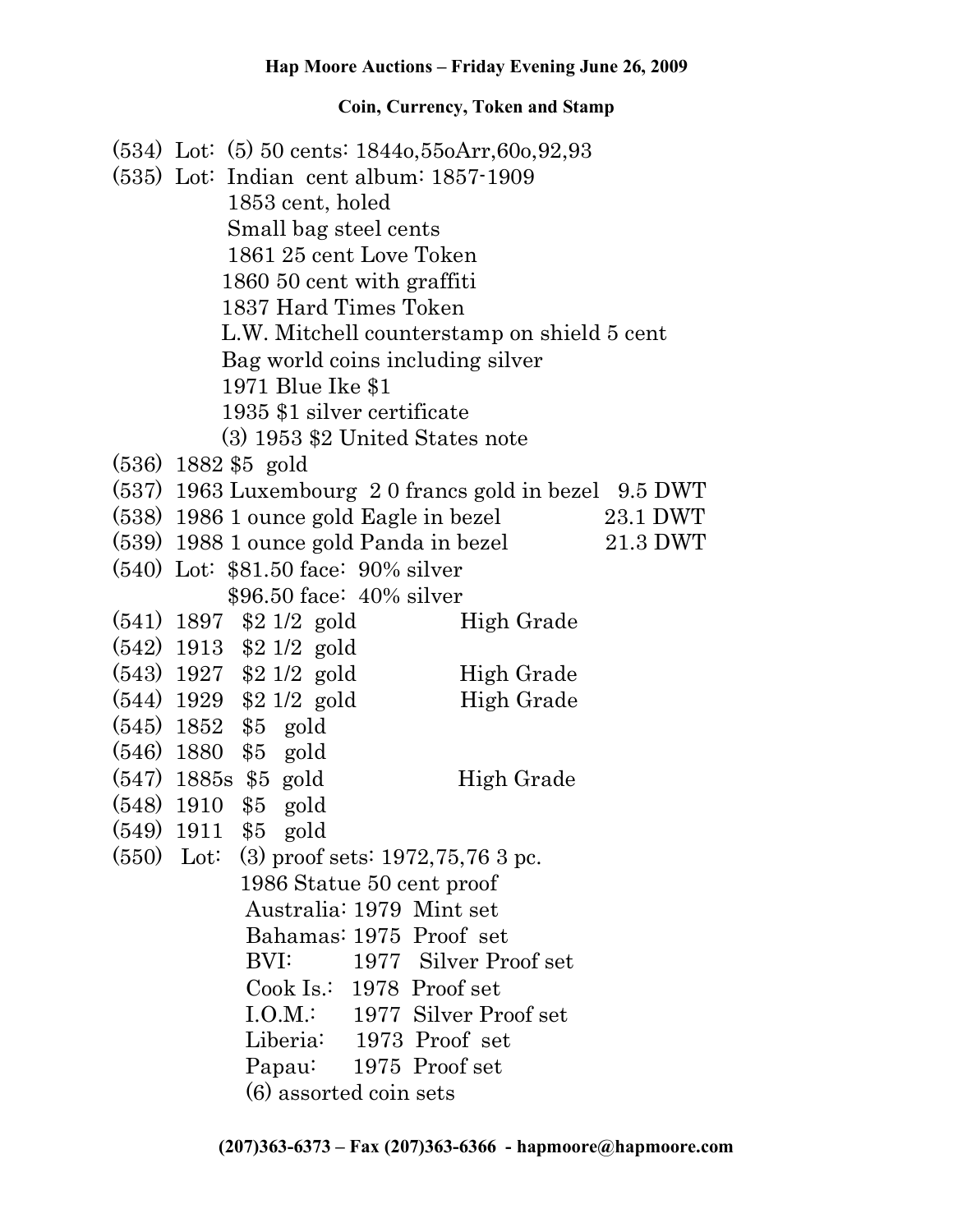Cook Is.: 1972 \$ 2 Proof I.O.M.: 1975 25 pence, (2)1976,77 crowns Jamaica: 1975 \$10 Proof Turks: (2) 1976 \$20 Proof Bag of world silver coins

- (551) 1915 \$2 1/2 gold
- (552) 1881 \$5 gold
- $(553)$  1886 10 cent High Grade
- (554) 1877 cent
- (555) 1875 Trade dollar
- (556) Lot: Large group of world coins & currency includes Nova Scotia 1864 ½ cent
- (557) Lot: \$ 1.15 face: 90% silver, damaged

 $(223)+/-$  wheat cents

Bag mutilated coins including counterfeits

Bag tokens

(47) "V" 5 cents, includes (3)1883NC,94

- (69) Indian cents, includes (2)1857,58,63,65,75,79,81
- (558) Lot: (3) cents: 1845, (2)1915d
	- 1882 5 cent
	- (3) 10 cents: 1837 bust,39o,13

1849 25 cents

 (7) 50 cents: (2) 1925 Lexington, (4)1893 Columbian, 1951 Wash/Carver

(2) Dollars: 1879o,90o

- (559) 1876 Octagonal 50 cent California gold, damaged
- (560) Lot: (4) 1935a \$1 silver certificates, Hawaii overprint
- (561) 1914 \$5 Federal Reserve Note
- (562) 1907 \$5 United States note
- (563) 1882 \$5 Brown Back National, Pottstown, Pa. ,Charter #4714 Serial #1 , Citizens National Bank
- (564) 1922 \$20 Gold Certificate
- (565) 1917 \$2 United States note High Grade
- (566) 1899 \$2 silver certificate
- (567) 1899 \$5 silver certificate
- (568) Lot: 1899 \$1 silver certificate
	- 1923 \$1 silver certificate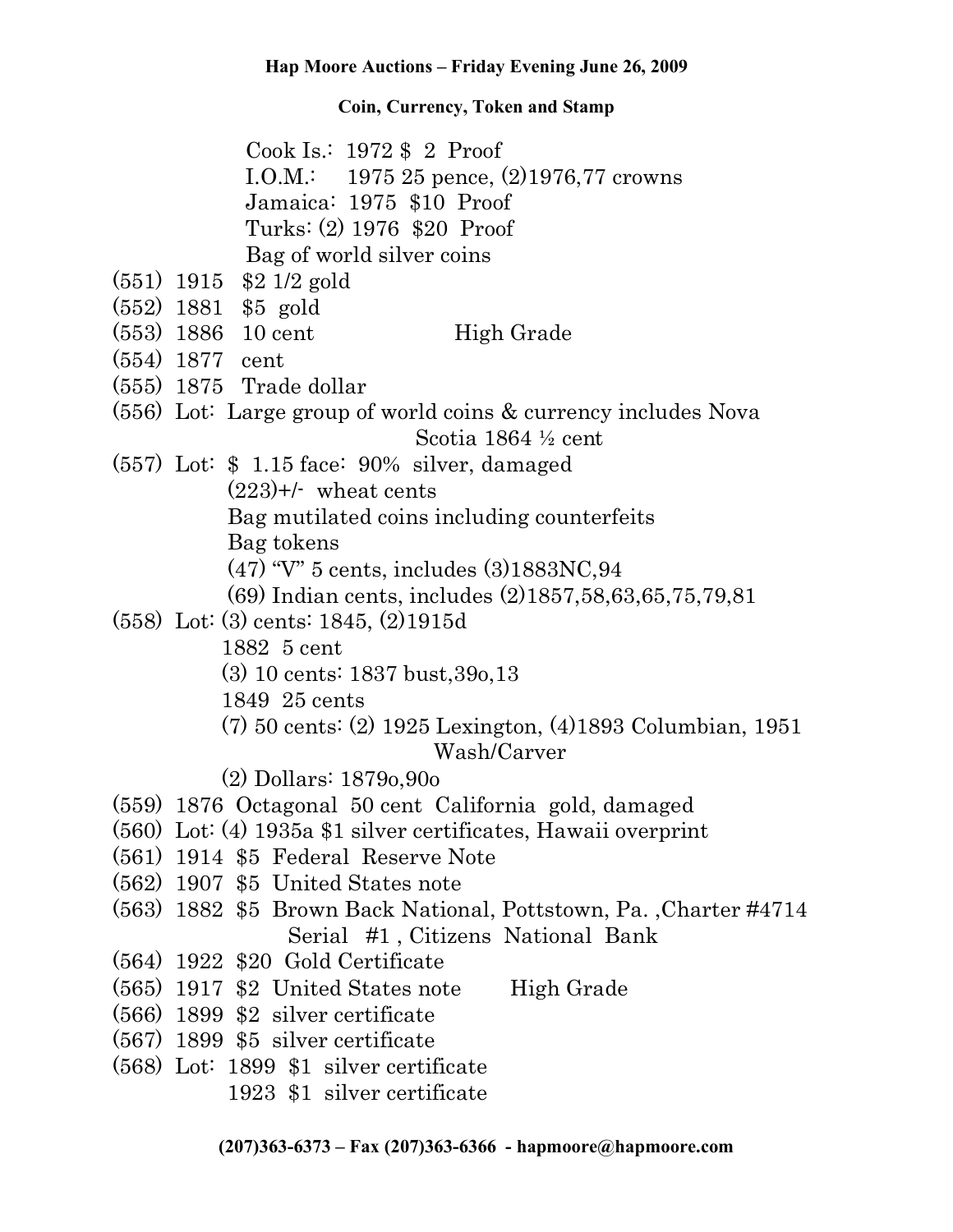1917 \$1 United States note 1918 \$1 Federal Reserve Bank Note (569) Lot: \$ 30.95 face: 90% silver \$ .50 face: 40% silver Bag of steel cents 1907 5 cent (570) Lot: (17) silver dollars: 1880,(3)80o,81,81o,84,89o,90o,91,99o,97, 21 Morgan,(2)22,23,25s,26 (571) Lot: 1886 \$1 gold looped & engraved 1850 \$2 ½ gold looped (572) Lot: 1820 10 cent Bag of assorted world coins R.I. , 5-15-1779 \$250 colonial note, mounted Mass. 4- 1780 \$7 colonial hole, cancelled, mounted Continental 2-26-1777 \$2 colonial, mounted D.R. Prudeli token Boston Bag of assorted world coins (573) Lot: (7) Canada proof-like \$1: 1972,74,75,76,77,78,79 Bag of world coins including silver & Hesse 1910 3 Mark (574) Lot: 1859 50 cent holed \$ 2.00 face : 90% silver \$ 5.50 face: 40% silver \$ .10 face: 80% silver (4) dollars: 1882,990,21 Morgan, 22 (575) Lot: (6) Sanford, Me. notes in frame, circa 1860 \$1,\$2,\$3,\$5,\$10,\$50  $(576)$  Lot:  $(10)$  Fractional notes:  $(6)$  10 cents,  $25$  cent,  $(3)50$  cents (14) \$2 United States notes: (4)1928,(10)1953 (577) Lot: (21) Proof silver eagles: 1986, 87,89 thru 92, 94 thru 99, 01,03,04,05,(2)06,(2)07,08 (578) Lot: (2) prestige proof sets: 1993,97 (37 ) proof sets: 1968,69,70,72 thru 77,80 thru 95,97 thru 05, (2)06,07 (7) silver proof sets: 1992, 94 thru 98,05 (9) 25 cent proof set: 1999,00.01,02,(2)03,05,07,08 (2) 25 cent silver proof set: 1904,06 2008 \$1 proof set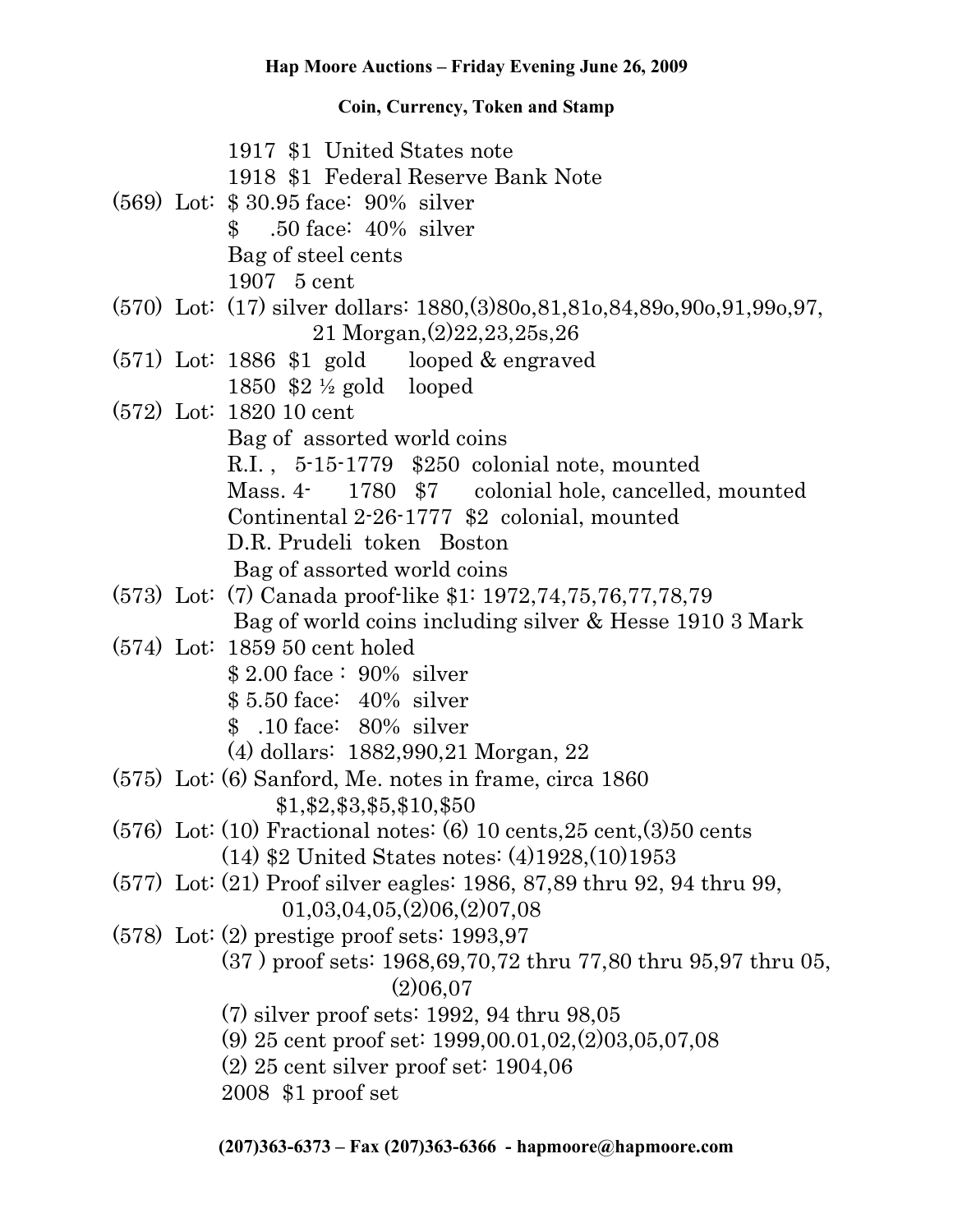(579) Lot: (5) Blue Ikes: (2)1971,72,73,74 (27 ) Mint sets: (2)1963,68,75,76,76 3 pc.,77,80,81,84 thru 97, (2)98,00 (580) Lot: (2) 1982 Washington 50 cent proof (16)\$1 Proofs: 1983 Olympic 1996 Community Service 1988 Olympic 1997 Law Enforcement 1990 Ike 1997 Robinson 1991 USO 1999 Madison 1992 White House 2000 Library 1993 Jefferson 2003 1'st Flight 1994 Capitol 2004 Lewis & Clark 1996 Smithonian 2005 Marine 1995 \$1 Olympic Unc. (4) 2 pc proof sets: 1986 Statue 1992 Columbus 1991 Rushmore 1995 WorldWar2 (2) 2 pc unc. sets: 1992 Olympic 1994 World Cup 2005 Westwood 5 cent set (581) Binder of world coins & currency including fractional currency & (2) France 2 Francs replacement notes, some silver (582) Binder of US & Canada coin & currency includes: \$20.25 face: 80% silver 1858 Canada 20 cent 1935a \$1 silver certificate, Hawaii overprint 1928 \$1 silver certificate 1953b \$5 silver certificate 1953a \$5 United States note (583) Lot: (5) pages US coins includes: \$28.75 face: 90% silver 2.50 face: 40% silver (584) Lot: (23) silver dollars: 1878 7TF, (2)79,80,80o,81,82,82o,84,85o, 86o,88o,89,91o,96,97,97o,00o,(2)21 Morgan22,22d,23 (585) Lot: (2) Albums cents: 1857-1909 Album cents: 1959-date (2) Albums 5 cents: 1938-61 Album Canada cents: 1920-60 Album Canada 5 cents: 1920-60 (3) US 1 ounce silver eagles: 1988, (2)93

**(207)363-6373 – Fax (207)363-6366 - hapmoore@hapmoore.com**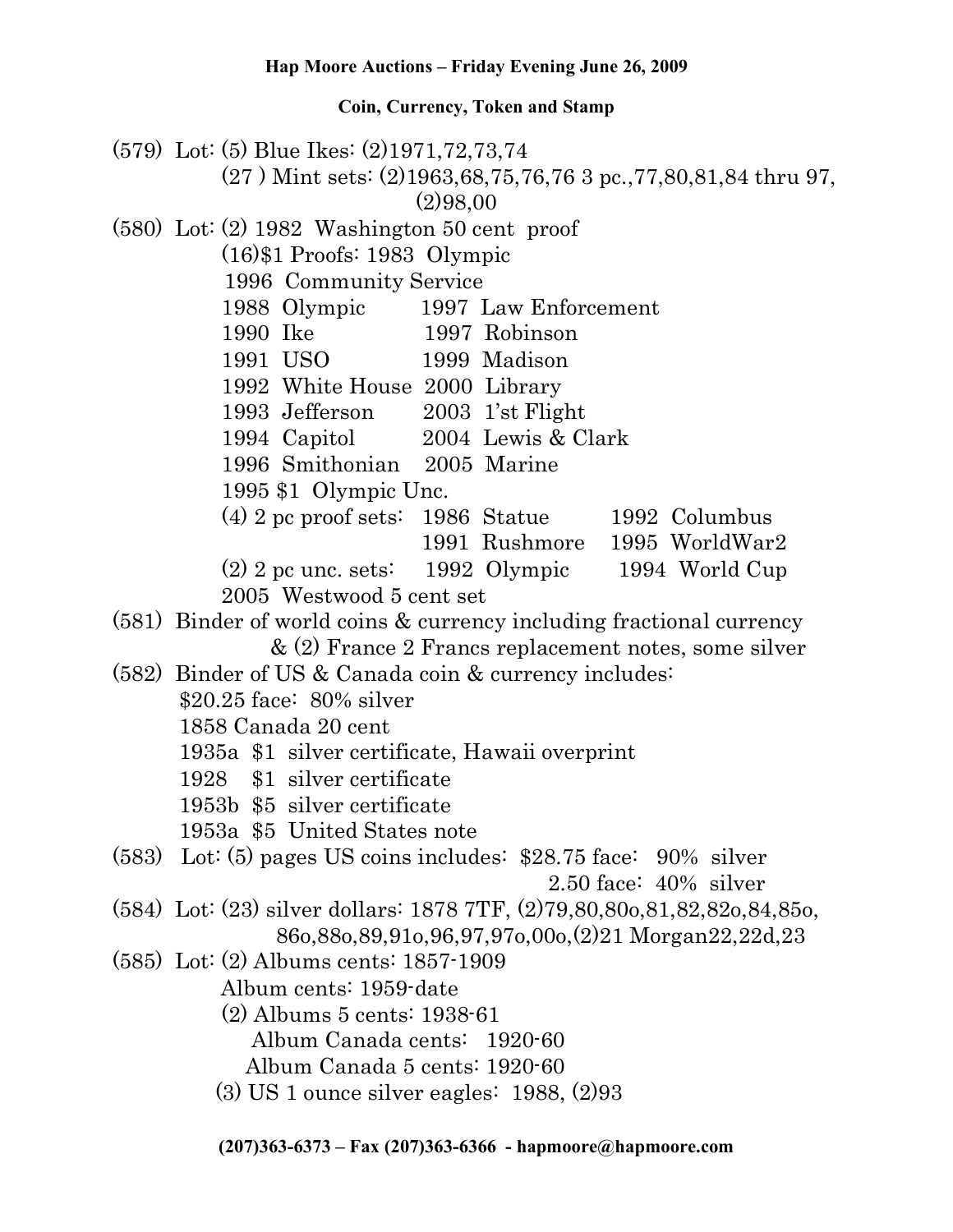(3) rolls 2004 Peace 5 cents (2) rolls Journey 5 cents (2) SBA \$1 date sets: 1979, 80  $(180)$ +/- wheat cents (2) 1967 silver dollars, Canada 1 ounce .999 ingot \$ 9.25 face : 90% silver \$ 6.25 face: 80% silver (2) 1974 Turks 20 crowns silver (586) Lot: \$ 34.50 face: 90 % silver Album 50 cents: 1948-63 complete: \$17.50 face silver Album 10 cents: 1946-71 complete: \$ 4.80 face silver (587) 1917 \$2 United States note (588) Lot: (6) cents: 1857,64,71,(3)09VDB (2) 5 cents: 1883NC 1930 25 cent 1836 50 cent 1878 \$1 8TF \$ 2.50 face: 40% silver \$ 2.50 face; 90% silver (5) Indian cents (2) "V" 5 cents (589) Arabic silver dish with coin British decimal set (5) United Nations silver medals, Franklin Mint (590) 1853 \$1 (591) 1847 \$1 (592) 1841 \$1 (593) 1798 \$1, Heraldic eagle reverse  $(594)$  1892 25 cent High Grade (595) Lot: 1787 Mass. Cent Mass. Cent dateless (596) Lot: (5) 1864 2 cent All High Grade<br>(597) Lot: (3) 1865 2 cent All High Grade Red  $(597)$  Lot:  $(3)$  1865 2 cent (598) Lot: (3) 1865 2 cent All High Grade Red (599) 1853 \$1 gold (600) 1799 cent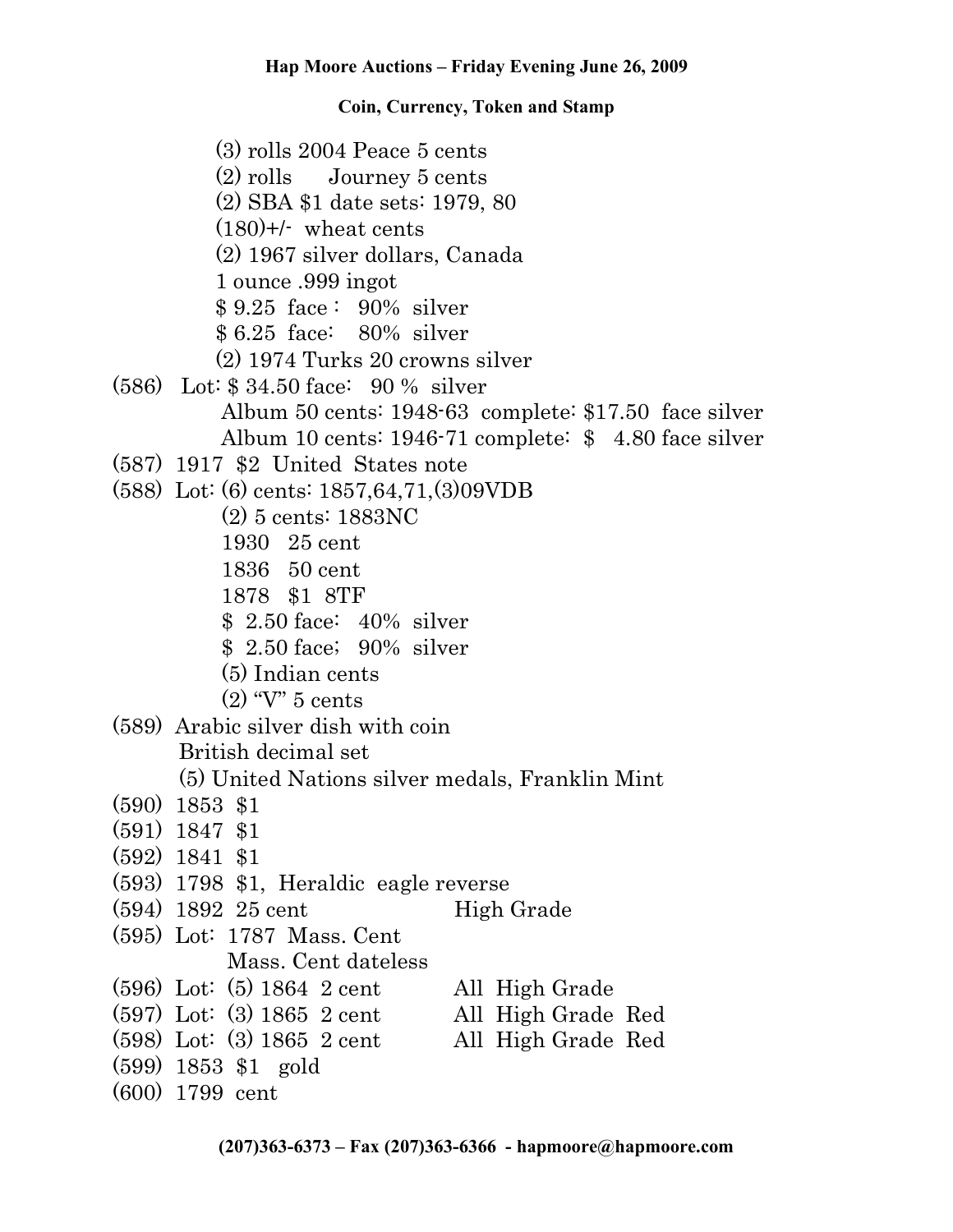(601) Lot: (6) cents: 1797,98,05,10,13,17 (602) Dateless chain cent (603) Lot: (8) cents: 1824,39,42,45,48,52,54,56 (604) Lot: (2) 1857 large cents (605) Lot: (14) cents: (3)1831, (4)32,(3)33,34,(2)35,36 (606) Lot: (20) cents: (4)1838,39,(3)40,(2)41,(2)42,(3)43,(2)44,(3)45 (607) Lot: (28) cents: (6)1846,(8)47,(13)48,49  $(608)$  Lot:  $(20)$  cents:  $(4)1850(11)51(5)52$ (609) Lot: (18) cents: (9)1853,(7)54,(2)55  $(610)$  1820 cent High Grade Red  $(611)$  Lot:  $(2)$  cents: 1850,51 High Grade (612) Lot: (2) cents: (1)1851,53 High Grade (613) 1853 cent High Grade Red  $(614)$  1854 cent High Grade Red (615) 1856 cent High Grade Red  $(616)$  1857 cent High Grade (617) Lot: (21) cents: (2)1817,(2)18,19,(3)20,(3)25,26,(3)27,(2)29,36, 37,(2)49 (618) Lot: (8) F.E. cents: (6)1857,(2)58  $(619)$  1858 cent High Grade (620) Lot: (5) cents: 1861, (4)62 High Grade  $(621)$  Lot:  $(5)$  1863 cents High Grade (622) 1864 bronze High Grade Red (623) Lot: (2) cents: 1879,80 High Grade Red  $(624)$  Lot: (3) 1881 cents High Grade Red and (1) 1882 (625) Lot: (58) cents: 1881-1904 some better (626) Lot: (11) cents: 1889,90,91,(3)95,(3)96,97,98 High Grade Red (627) Lot: (12) cents: (8)1899,00,(3)01 High Grade Red  $(628)$  Lot:  $(14)$  1897 cents High Grade Red (629) Lot: (11) cents: (5)1902,(3)03,(3)04 High Grade Red (630) 1819 cent High Grade Red (631) Album cents: 1857-1909, missing 1866,68,69/68,09s Exceptional set, many red (632) Album Large cents: (50) 1821-57, includes varieties (633) Album Large cents: (28) 1794-1820, includes varieties (634) Lot: (4) 2 cents: 1864,65,67,68 High Grade Red (635) Lot: (6) 2 cents: (2)1864,66,69,70,71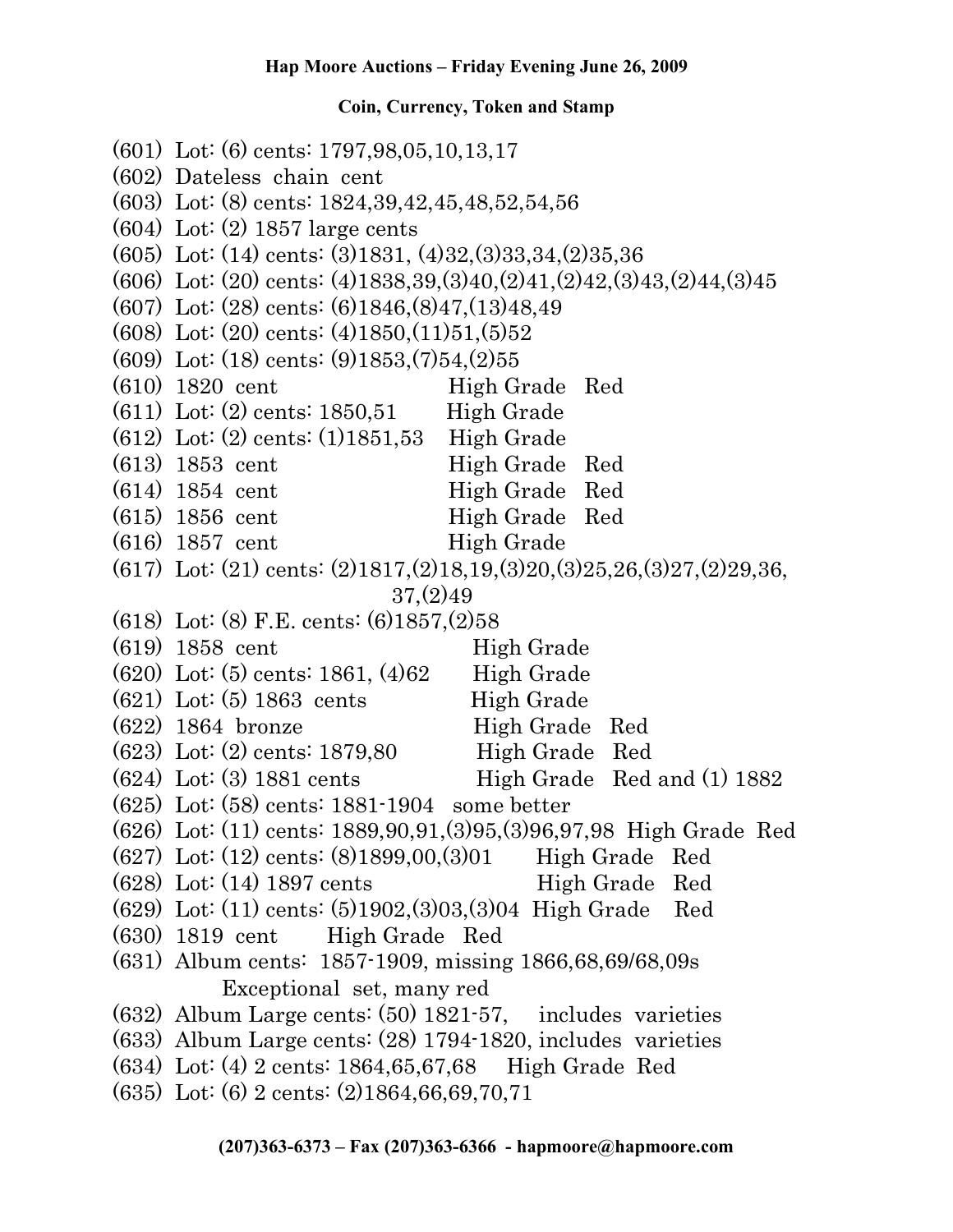- (636) 1872 2 cent
- (637) 1873 2 cent High Grade Red proof
- (638) Album ½ cents: (24) 1794-1857
- (639) Lot: (37) cents: 1800,08,17,18,19,20,25,26,27,28,29,30,31,

32,33,35, 36 thru 38,40 thru 50,(2)51,

52 thru 54,56, 1844 holed

- (640) Album cents: 1909-1940 complete, many Red, 1909s questionable
- (641) Lot: \$53.95 face: 90% silver
	- .75 face: 80% silver
	- \$ 6.00 face: 40% silver
		- .55 face: War 5 cent
- (642) 1793 Flowing hair cent, Electrotype
- (643) Lot: (2) 1920 Pilgrim 50 cents
- (644) Encased Postage: Ayer's Pills, 1 cent, good mica, some silvering
- (645) Encased Postage: Ayer's Sarsaparilla , 3 cent
- (646) Lot: (10) mint sets: 1962,(2)63,64,65,67,(4)71 (13) proof sets: 1955,56,57,58,59,60,(3)61,62,(2)63,64,
- (647) 1915 50 cent
- (648) Lot: (2) ½ cents: 1826, 29
	- (2) 1884 cents
	- (6) 5 cents: 1883 wc, 83nc,95,96,13T1,37
	- (2) 10 cents: 1891,16
- (649) Lincoln-Hamlin ferrotype token, 1860, no photos remaining
- (650) Civil War Dog Tag, 1861, Un-engraved
- (651) Greeley & Browne 1872 political token, holed
- (652) William Harrison political token, holed (1840)
- (653) Lot: (4) Hard Times tokens
	- (3) Civil War tokens
	- (11) Misc. tokens
	- Columbia token
	- Jackson token
- (654) Bag of world coins including silver & 1833 Liberia cent & Barbados 1788 cent
- (655) Lot: (2) 1864 Confederate \$5
	- 1864 Confederate \$10
	- (3) \$2 United states notes: (201928, 1953
	- 1935a \$1 silver certificate, Hawaii overprint